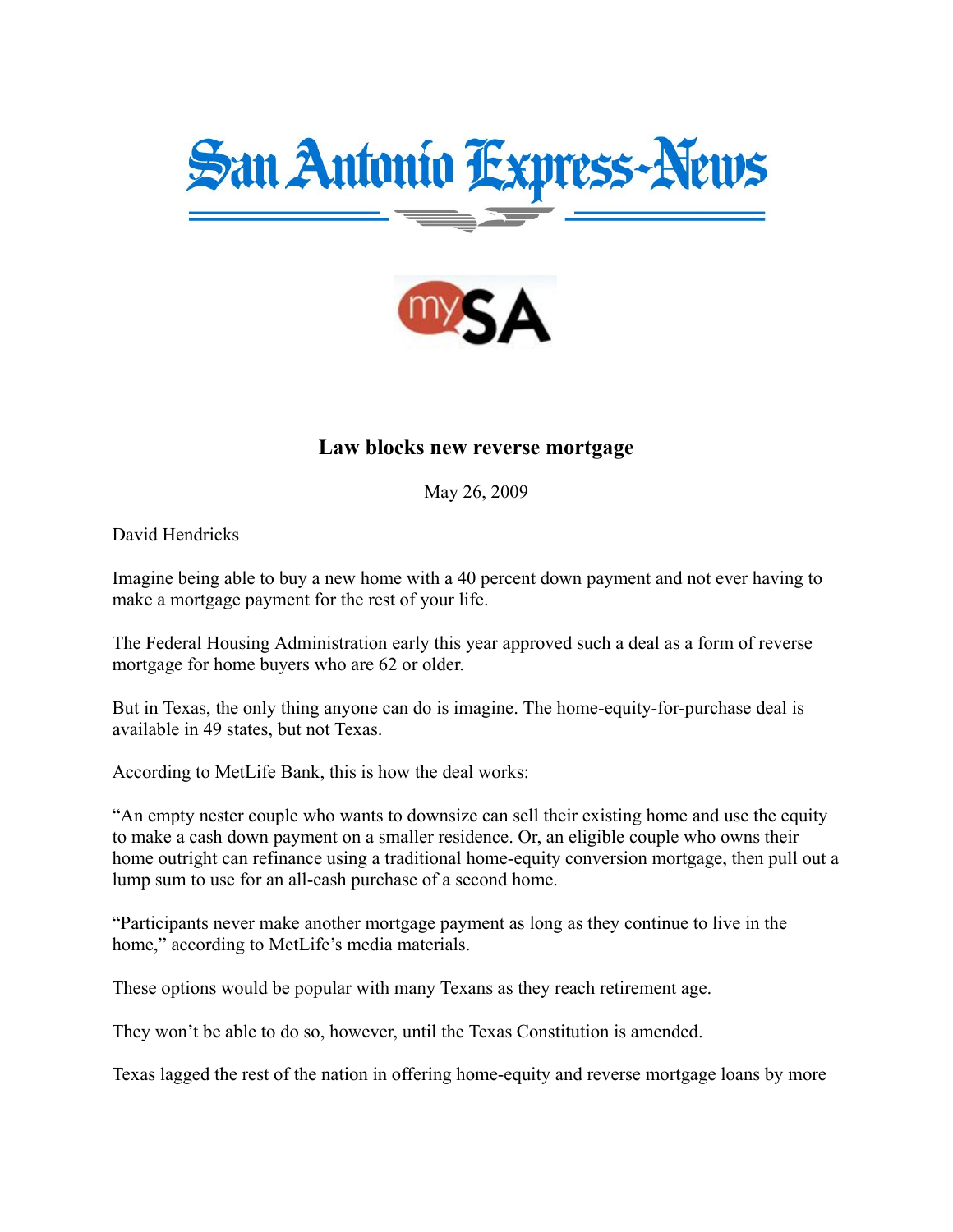than a decade because of the state constitution's homestead protections.

Home-equity lending finally was approved in 1997 by a constitutional amendment, followed by reverse mortgages in 1999. One of the Texas consumer safeguards requires owning equity in a house before anyone could apply for a reverse mortgage, which is a form of home-equity lending. No one could foresee the new home-equity-for-purchase option.

Take that restriction away, and the home-equity-for-purchase deal becomes available in Texas, allowing lenders to apply reverse mortgage loans to the purchase price of the house.

Here's an example: A homeowner who is 62 or older can sell a \$100,000 house and use \$40,000 of the sale to buy another \$100,000 house. The senior then receives a \$60,000 loan from a reverse mortgage lender.

The loan accrues interest year by year until the homeowner sells the house or dies, at which time the heirs sell the house. When the house is purchased, the proceeds repay the loan. The seller receives any money left over. If the house has depreciated in value, and the sale does not fully repay the loan, the seller owes nothing.

Reverse mortgage loan interest rates are similar to mortgage interest rates. Some rates are below 5 percent now.

As in reverse mortgages, closing costs and fees must be paid when taking out a home-equity-forpurchase loan. Homeowners are required to have homeowners insurance coverage and to pay property taxes. Homeowners have titles to the house, with loan liens attached, just like a regular mortgage.

Scott Norman of Austin, a MetLife Bank retail manager and president of the Texas Reverse Mortgage Lenders Association, said the Texas Mortgage Bankers Association will seek a constitutional amendment change during the 2011 session of the Texas Legislature.

Perhaps by 2012, Texas seniors will be able to have the same financial options as the rest of the country.

*dhendricks@express-news.net*